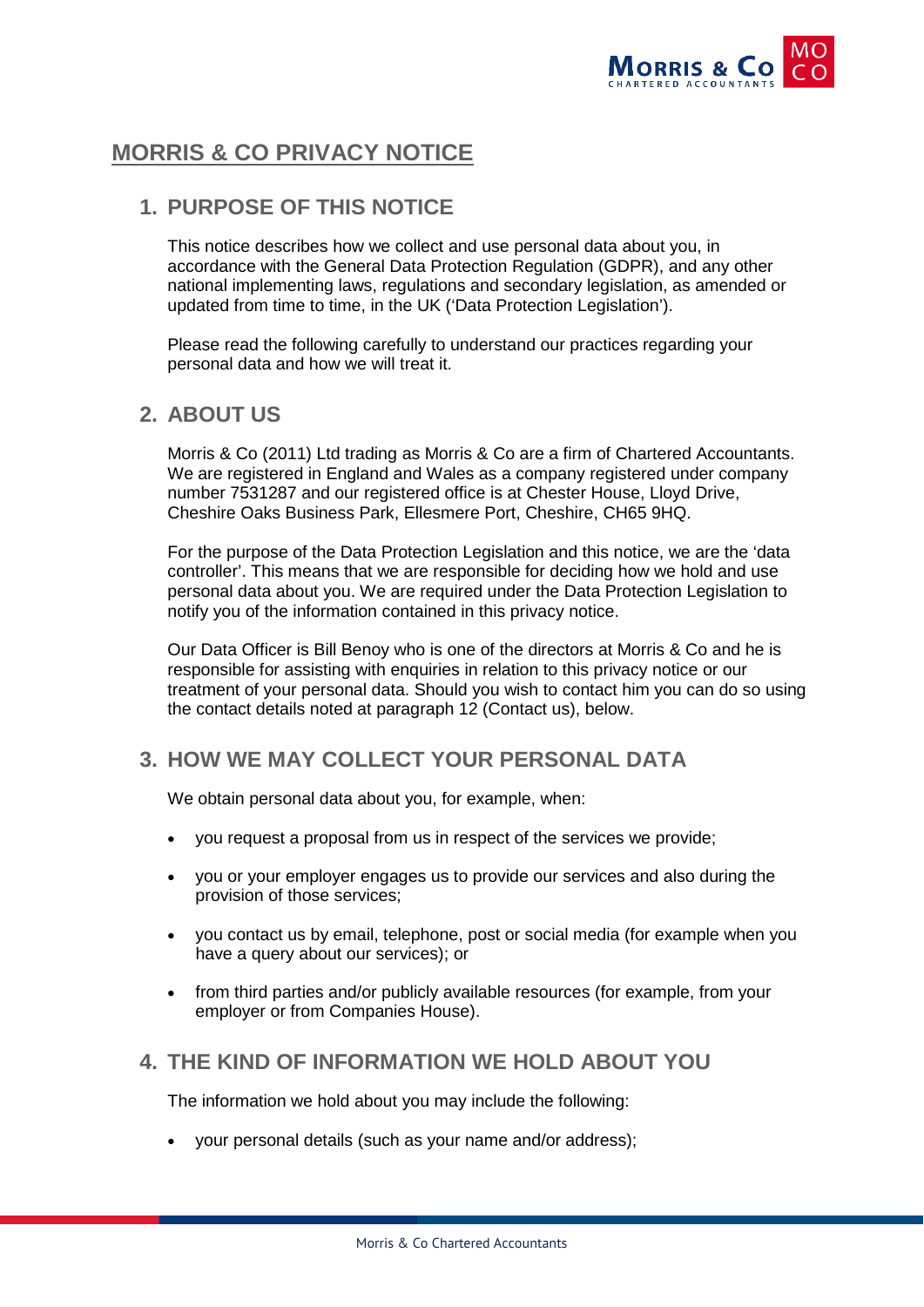

- details of contact we have had with you in relation to the provision, or the proposed provision, of our services;
- details of any services you have received from us:
- our correspondence and communications with you;
- information about any complaints and enquiries you make to us;
- information from research, surveys, and marketing activities;
- information we receive from other sources, such as publicly available information, or information provided by your employer.

### **5. HOW WE USE PERSONAL DATA WE HOLD ABOUT YOU**

We may process your personal data for purposes necessary for the performance of our contract with you or your employer and to comply with our legal obligations.

We may process your personal data for the purposes necessary for the performance of our contract with our clients. This may include processing your personal data where you are an employee, subcontractor, supplier or customer of our client.

We may process your personal data for the purposes of our own legitimate interests provided that those interests do not override any of your own interests, rights and freedoms which require the protection of personal data. This includes processing for marketing, business development, statistical and management purposes.

We may process your personal data for certain additional purposes with your consent, and in these limited circumstances where your consent is required for the processing of your personal data then you have the right to withdraw your consent to processing for such specific purposes.

Please note that we may process your personal data for more than one lawful basis depending on the specific purpose for which we are using your data.

#### **Situations in which we will use your personal data**

We may use your personal data in order to:

- carry out our obligations arising from any agreements entered into between you or your employer and us (which will most usually be for the provision of our services);
- provide you with information related to our services and our events and activities that you request from us or which we feel may interest you, provided you have consented to be contacted for such purposes;
- seek your thoughts and opinions on the services we provide;
- notify you about any changes to our services.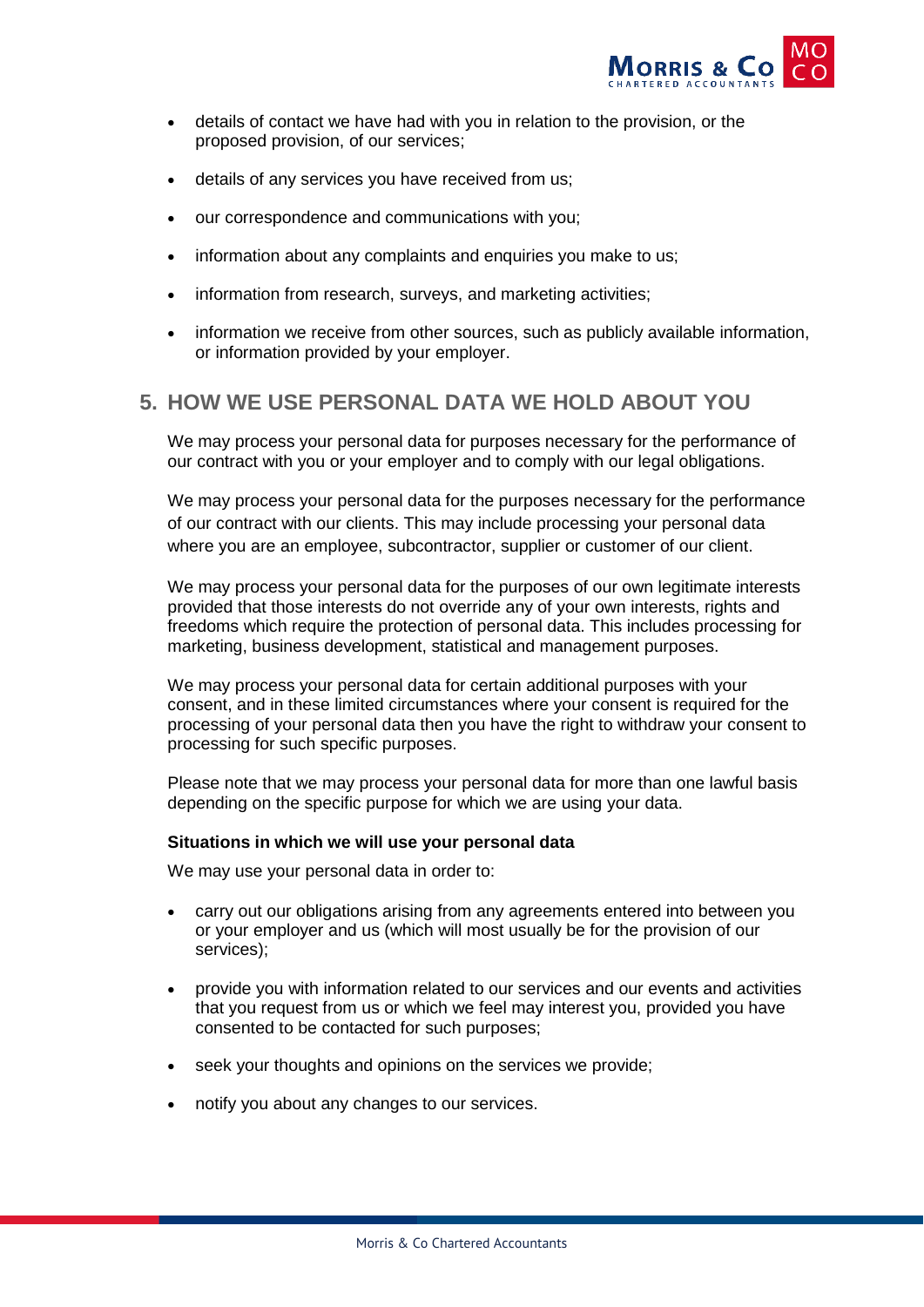

In some circumstances we may anonymise or pseudonymise the personal data so that it can no longer be associated with you, in which case we may use it without further notice to you.

If you refuse to provide us with certain information when requested, we may not be able to perform the contract we have entered into with you. Alternatively, we may be unable to comply with our legal or regulatory obligations.

We may also process your personal data without your knowledge or consent, in accordance with this notice, where we are legally required or permitted to do so.

#### **Data retention**

We will only retain your personal data for as long as is necessary to fulfil the purposes for which it is collected.

When assessing what retention period is appropriate for your personal data, we take into consideration:

- the requirements of our business and the services provided:
- any statutory or legal obligations:
- the purposes for which we originally collected the personal data;
- the lawful grounds on which we based our processing;
- the types of personal data we have collected;
- the amount and categories of your personal data;
- whether the purpose of the processing could reasonably be fulfilled by other means.
- Under various Statutes, Morris & Co are required to retain your data relating to accounting, taxation, payroll affairs, and other related services for periods of up to 7 years. After 7 years, all correspondence files will be destroyed unless you specifically request us in writing to retain the data on your behalf. Please be aware there will be a charge for the storage and retrieval of any data beyond 7 years.

#### **Change of purpose**

Where we need to use your personal data for another reason, other than for the purpose for which we collected it, we will only use your personal data where that reason is compatible with the original purpose.

Should it be necessary to use your personal data for a new purpose, we will notify you and communicate the legal basis which allows us to do so before starting any new processing.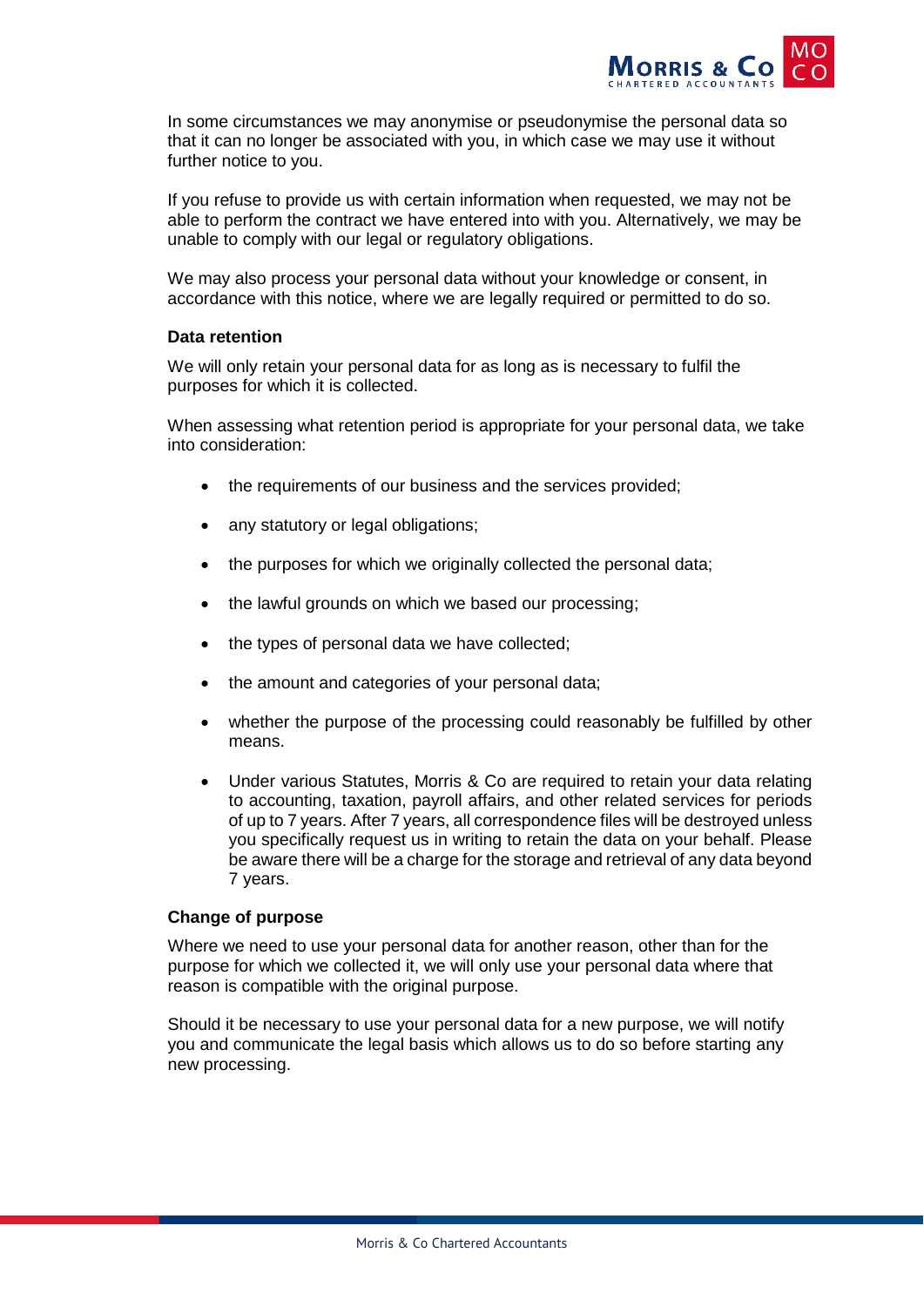

# **6. DATA SHARING**

#### **Why might you share my personal data with third parties?**

We will share your personal data with third parties where we are required by law, where it is necessary to administer the relationship between us or where we have another legitimate interest in doing so.

#### **Which third-party service providers process my personal data?**

"Third parties" includes third-party service providers. The following activities are carried out by third-party service providers: IT and cloud services, professional advisory services, administration services, professional fee protection providers, marketing services and banking services.

All of our third-party service providers are required to take commercially reasonable and appropriate security measures to protect your personal data. We only permit our third-party service providers to process your personal data for specified purposes and in accordance with our instructions.

#### **What about other third parties?**

We may share your personal data with other third parties, for example in the context of the possible sale or restructuring of the business. We may also need to share your personal data with a regulator or to otherwise comply with the law.

# **7. TRANSFERRING PERSONAL DATA OUTSIDE THE EUROPEAN ECONOMIC AREA (EEA)**

We will not transfer the personal data we collect about you outside of the EEA.

# **8. DATA SECURITY**

We have put in place commercially reasonable and appropriate security measures to prevent your personal data from being accidentally lost, used or accessed in an unauthorised way, altered or disclosed. In addition, we limit access to your personal data to those employees, agents, contractors and other third parties who have a business need to know. They will only process your personal data on our instructions and they are subject to a duty of confidentiality.

We have put in place procedures to deal with any suspected data security breach and will notify you and any applicable regulator of a suspected breach where we are legally required to do so.

# **9. RIGHTS OF ACCESS, CORRECTION, ERASURE, AND RESTRICTION**

#### **Your duty to inform us of changes**

It is important that the personal data we hold about you is accurate and current. Should your personal information change, please notify us in writing of any changes of which we need to be made aware by contacting us, using the contact details below.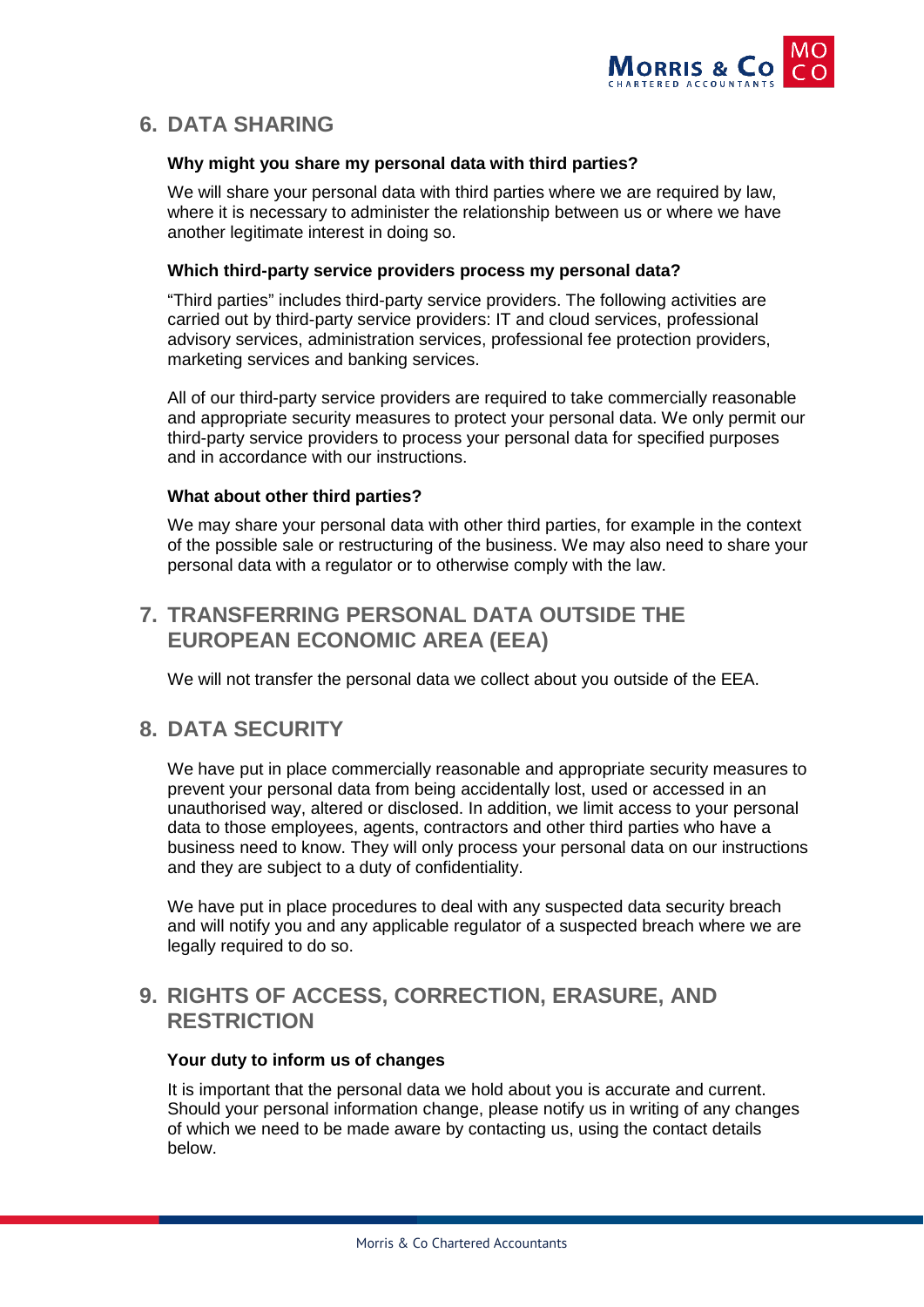

#### **Your rights in connection with personal data**

Under certain circumstances, by law you have the right to:

- Request access to your personal data. This enables you to receive details of the personal data we hold about you and to check that we are processing it lawfully.
- Request correction of the personal data that we hold about you.
- Request erasure of your personal data. This enables you to ask us to delete or remove personal data where there is no good reason for us continuing to process it. You also have the right to ask us to delete or remove your personal data where you have exercised your right to object to processing (see below).
- Object to processing of your personal data where we are relying on a legitimate interest (or those of a third party) and there is something about your particular situation which makes you want to object to processing on this basis. You also have the right to object where we are processing your personal information for direct marketing purposes.
- Request the restriction of processing of your personal data. This enables you to ask us to suspend the processing of personal data about you, for example if you want us to establish its accuracy or the reason for processing it.
- Request the transfer of your personal data to you or another data controller if the processing is based on consent, carried out by automated means and this is technically feasible.

If you want to exercise any of the above rights, please email our Data Officer, Bill Benoy at dataofficer@moco.co.uk.

You will not have to pay a fee to access your personal data (or to exercise any of the other rights). However, we may charge a reasonable fee if your request for access is clearly unfounded or excessive. Alternatively, we may refuse to comply with the request in such circumstances.

We may need to request specific information from you to help us confirm your identity and ensure your right to access the information (or to exercise any of your other rights). This is another appropriate security measure to ensure that personal information is not disclosed to any person who has no right to receive it.

### **10. RIGHT TO WITHDRAW CONSENT**

In the limited circumstances where you may have provided your consent to the collection, processing and transfer of your personal data for a specific purpose (for example, in relation to direct marketing that you have indicated you would like to receive from us), you have the right to withdraw your consent for that specific processing at any time. To withdraw your consent, please email our Data Officer at dataofficer@moco.co.uk.

Once we have received notification that you have withdrawn your consent, we will no longer process your personal information (personal data) for the purpose or purposes you originally agreed to, unless we have another legitimate basis for doing so in law.